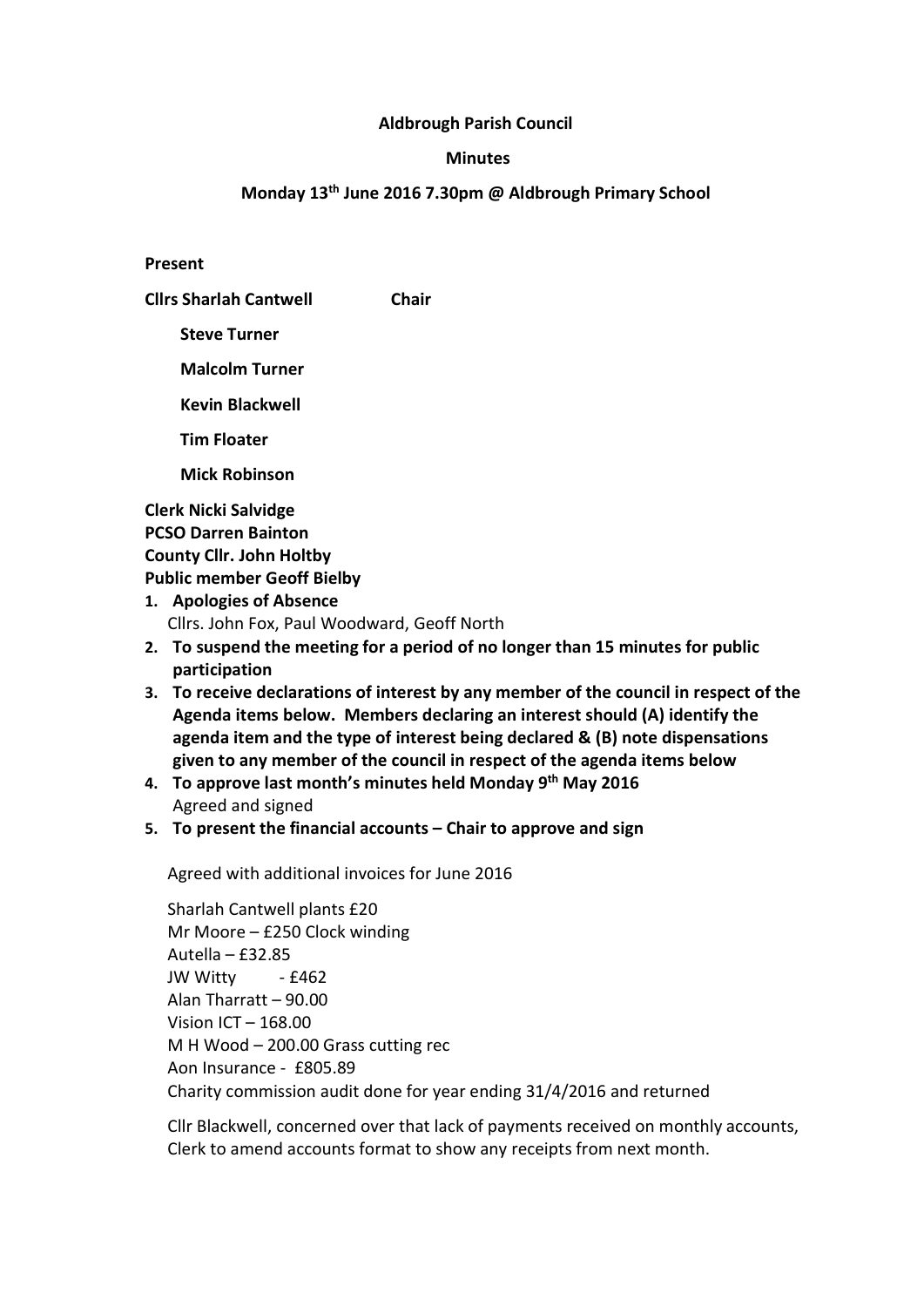Cllr. Blackwell stated that on checking the Charity Commission web site it only showed 5 trustees for Poorfields when all Parish Councillors should be on the list, clerk to check and amend to show correct details.

## 6. Police Matters

Police crime report read out.

PCSO Bainton has issued letters to those parking across pavements on Carlton Lane, and hopes this situation has resolved, as it caused some repercussions regarding the work of the Police. Cllr. Robinson stated that parking is still a problem, especially a skip which he believed to be extending off the property and causing a danger to road users. PCSO Bainton to continue checking parking issues.

Two police slow signs placed to warn motorists of slow moving traffic during a local event, stolen from the road side.

Under the freedom of information act the Council can request results of police speed checks, clerk to contact Humberside Police.

Request as to why Lorries allowed to park on Hull Road. It was explained that vehicles are allowed to wait on a 60mph limited road as long as the driver is with the vehicle. It is hoped that as work is moving on at the Bio Mass site that this will not be a problem for much longer.

Cllr. Blackwell asked if a large crane was allowed to use the highway without a police escort. Cllr Floater stated that if you have a width of over 10ft 2" you need an escort.

## 7. Matters arising – Chair to receive updates on 'Resolves'

Citizen Link- Clerk contacted ERYC the day after the last meeting and was told that the remaining citizen links with no concrete agreements by  $6<sup>th</sup>$  May, where automatically put on the demolition list. Parishes have been requesting extensions, reduced costs etc. but estates could not hold off any more, so an agreement with the legal department had taken place. On request if many had been taken on, the answers were that there was very few, one was turning into toilets for a nearby bus stop, another by a library service, a couple by property owners who lived next to the links, the majority where being knocked down.

Letter of complaint sent to Cllr Parnaby re parking- reply received by chair read out, all felt disappointed by the response and that issues raised had not been addressed. A feeling of being "fobbed off" was felt by some councillors. C. Cllr Holtby asked which questions were felt to of been unanswered to which the reply of the majority was stated. C. Cllr Holtby suggested writing back to Cllr Andy Burton to request answers be given and if no satisfactory answers given, to take to the ombudsman. Cllr. Robinson stated the on Graham Stuarts recent visit he had suggested that the council come together and agree on a solution to the problem, but they had not been able to do this. C. Cllr. Holtby sympathised saying that he was aware that there is conflict within the council regarding the answer to the problem, but if a way forward could be found, it was the best way to resolve the matter.

Foot Bridge Garton Road Number Path 14 – Despite all requests to Andrew Chudley nothing further has been received. Cllr. Cantwell stated that this is a well-used route and requested repairs be carried out as soon as possible to ensure the bridges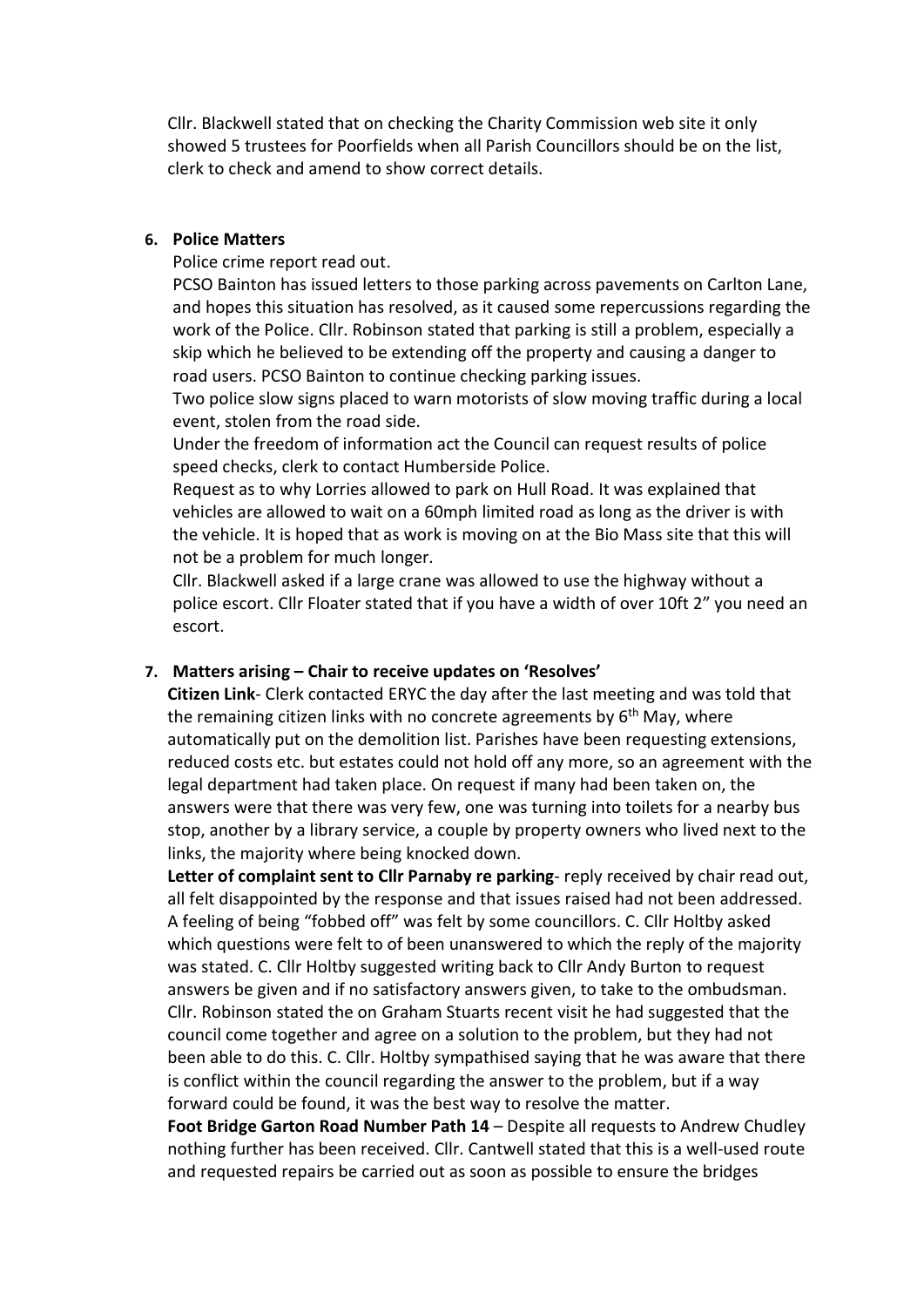safety. Cllr. S Turner to look at and see how much it would cost to cover repairs. Cllr. Cantwell asked that this be resolved once and for all as this had been on the agenda for over a year and that it had gone on long enough.

Withernwick wind farm – despite an apology received via Cllr Fox and a promise to clerk that she would get back to her Karen Wood still not responded. C. Cllr Holtby told all present that the next meeting was on Thursday but no agenda had been received as yet, clerk to try contacting Karen Wood again tomorrow, if not on the agenda C Cllr Holtby to question why?

Date for official opening of Outdoor gym- Cllr Robinson said no definite date, but that it was likely to be during the summer Holidays.

Church Street – confusion continues over Church Street, Highways engineers says they have incorporated it. Highways and events say Church Street not ERYC land. Land Registry shows it is part of the freehold land and the title filed with the registry as belonging Manor Farm under the name Hilary Bradshaw.

Grass cutting schedule – this is carried out by Village task force team every 3 weeks Bench Painting report of child legs becoming covered in paint following sitting on recently painted bench – Street scene spoke that they have pre-printed wet paint signs which they put in place during their work in the village, a sign was actually seen by another villager at the bench. Cllr Robinson said that his sister was not happy with this and that she would be contacting Street scene personally.

Christmas Event – To be held on 3rd December 5-7pm with official light switch on at 5.30pm

## 8. CLG Gas site meeting/information

#### 9. Planning Applications

Chip Shop alterations to retain alterations made to 21-23 Hornsea Road Aldbrough

Mr Bielby asked to speak regarding the plans, he stated that on the advice of the East Riding planning department Mr Smales had carried out the alterations prior to putting in plans and explained the plans in detail. Parking has been arranged with the landlord at the George and Dragon and it was felt that High Street was wide enough to accommodate any additional parking. Signs will be put in place to encourage parking to take place in the Pub car park.

The Parish Council only having received the plans in the morning deferred the decision to the end of the meeting to allow all present to look through paper work. Although it was stated that whilst the Parish Council was not against the proposals in any way and happy to support the venture, they were very disappointed that plans had been put in retrospectively and that they did have concerns over additional parking. Cllr M Robinson stated that parking was of great concern to him.

Proposal by Chair to agree to plans voted upon and agreed the clerk comment with no objections. Unanimous

#### 10. Correspondence

Email received regarding the state of the hedge and grass at Carlton Lane cemetery, photos received shared and discussed. Cllr. S Turner to speak with concerned resident and with Mr Tharratt about his availability to carry out additional work.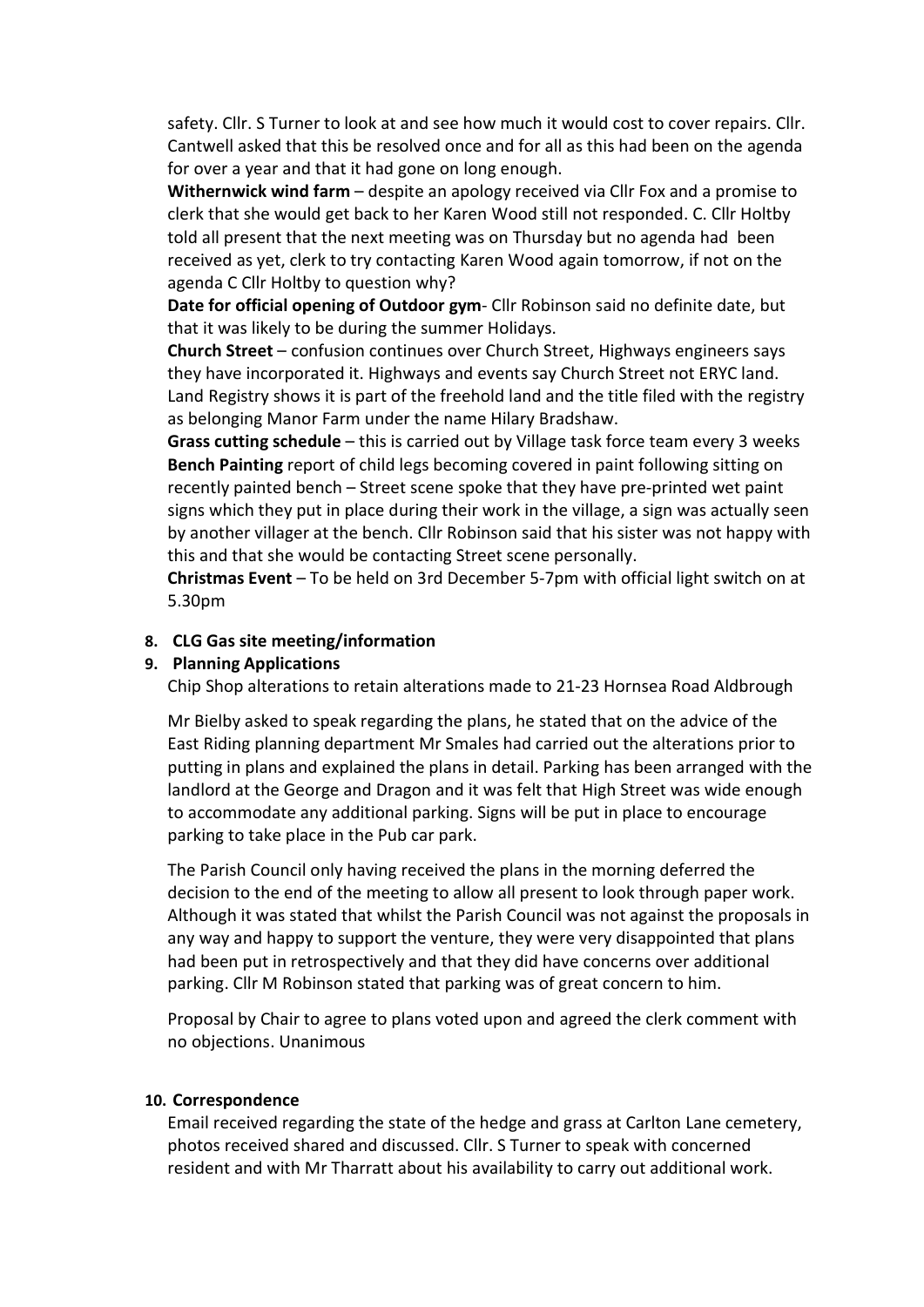Phil Wilson clerk at Withernwick request for information regarding defibs, clerk to ask Cllr. Woodward to liaise with Mr Wilson.

Water board asked to put audit in noticeboard

French company has been in touch re documentary on climate change and erosion, Cllr Cantwell had suggested that they contact Cllr Robinson however he did not feel as though he knew enough on the subject and declined involvement. Clerk to pass on details of Joel Stockton at ERYC

## 11. Emergency Plan

Cllr Robinson requested that the emergency village plan and that of Hornsea Inshore Rescue at the request of Mrs Hickson-Marsay, be amended by Cllr. Blackwell and copies be placed in covers to be provided be given out on completion. He stated that he had received maps at his request from ERYC of the area and that a confidentiality agreement needed to be signed, it was agreed that Cllr. Robinson as holder of the maps sign the declaration.

Further discussion held regarding places of safety and contents of the emergency box, which all agreed that it would be acceptable to change some of the suggested items recommended by ERYC.

## 12. Recreation Ground

Cllr. Robinson stated that the recreation ground would pay Mike Timpson for work carried out at the cemetery and recreation field.

Cllr Robinson also spoke of his concern that they no longer had any football teams using the recreational field and that revenue was lost was £160 per team, his concern over what to do with regards football posts etc. discussed. Cllr S Turner asked if children from the village used the facility which they do, it was then agreed that the pitches would continue to be cut and to allow the facility to be used by residents, and that it was hoped that in the future new teams would come forward.

# 13. Any Other Business

Allotments – Cllr. S. Turner given updated information as to allotment holders and those on the waiting list.

Hedges on PO Snicket in need of chopping back as they blocking the path, clerk to contact residents and requests they cut their hedges.

Cllr. Blackwell - asked the clerk if she had updated the Council computer to Windows 10, which she has.

Cllr M Robinson – shared Information received regarding the coastal erosion and a photograph shown to all present with information showing that;

In 1852-1952 80m of coast lost averaging at 0.8m per year

However from 1952-2011 130m lost averaging over the 60 years, 2.2m per year. Cllr Robinson concerned that the public not being told the truth about the actual scale of the erosion and that its increase, he believed to be as a consequence of dredging.

Cllr Robinson said that despite previous requests for the hedge along Carlton lane to be cut it is now blocking off the public footpath from Mill Bungalow to the cemetery, clerk to report to highways.

Cllr. M Turner – requested information as to what Street scene had done for the village as pot holes still on East newton Road and Wentworth Grove junction in a poor state of repair, clerk to follow up with highways.